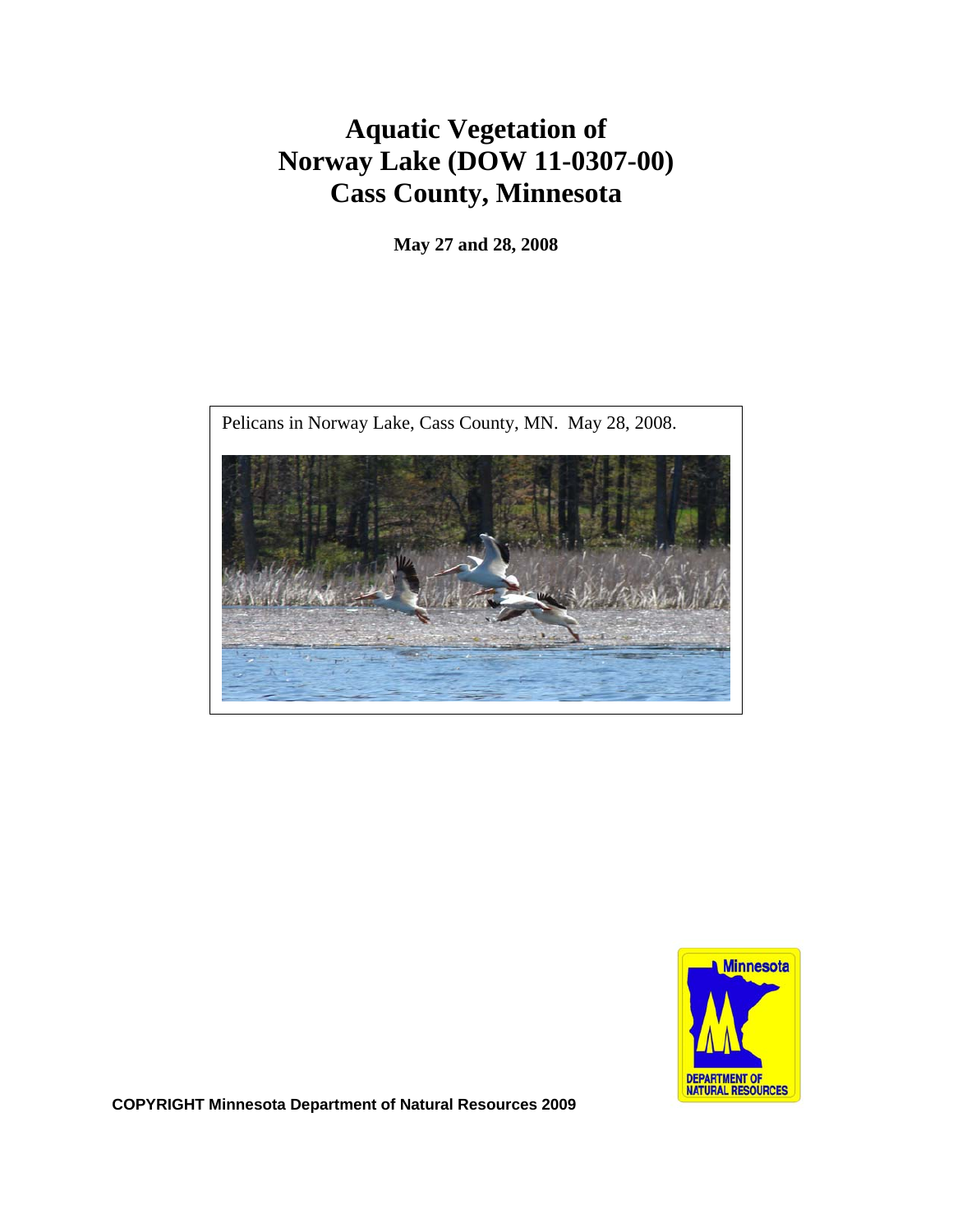**Report by:** Donna Perleberg and Stephanie Loso Minnesota Department of Natural Resources Division of Ecological Resources 1601 Minnesota Dr., Brainerd, MN 56401 P Phone: 218.833.8727 Fax: 218.828.6043 Email: donna.perleberg@dnr.state.mn.us

**Lake sampling:** Donna Perleberg, Aquatic Plant Ecologist Stephanie Loso, Aquatic Biologist Kevin Mortensen, Student intern Mike Kobberdahl, Student intern MnDNR Division of Ecological Resources, Brainerd

#### **Report review:**

Kevin Mott, Aquatic Plant Management Specialist, MnDNR Fisheries, Brainerd

**Funding:** Collection of these data was made possible by support from the Game and Fish Fund and the Heritage Enhancement Fund.

#### **A note to readers:**

Text that appears in blue underline is a hypertext link to a web page where additional information is provided. If you are connected to the Internet, you can click on the blue underlined text to link to those web pages.

This report is also available online at: http://www.dnr.state.mn.us/eco/pubs\_aquatics/veg\_reports.html

#### **This report should be cited as:**

Perleberg, D. and S. Loso. 2009. Aquatic vegetation of Norway Lake (DOW 11-0307-00) Cass County, Minnesota, May 2008. Minnesota Department of Natural Resources, Ecological Resources Division, 1601 Minnesota Dr., Brainerd, MN 56401. 17 pp.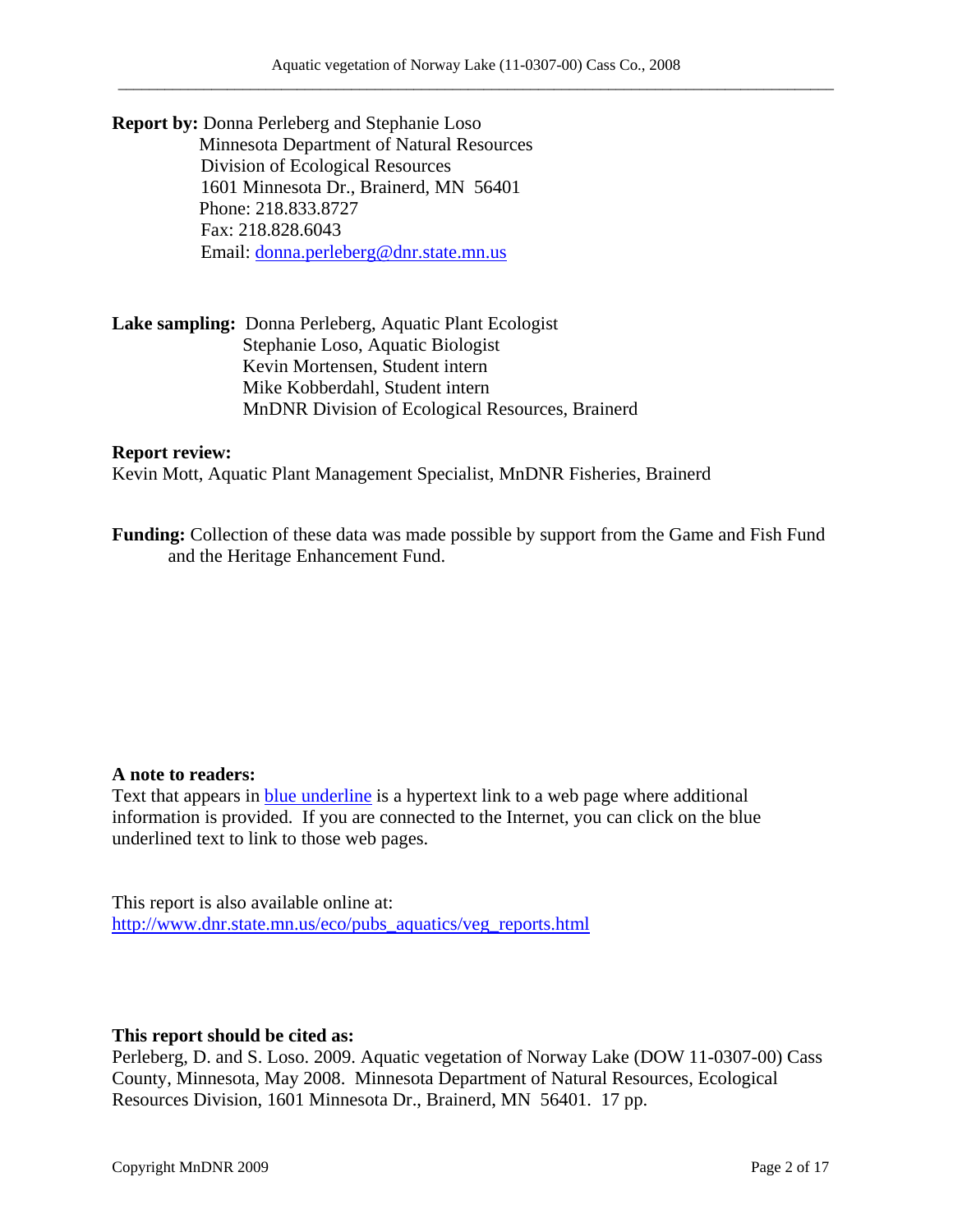### **Summary**

An aquatic vegetation survey of Norway Lake, Cass County, Minnesota, was conducted on May 27 and 28, 2008. Seventeen native aquatic plant taxa were identified including three emergent, two floating-leaved, and twelve submerged plants. The portion of the lake from shore to five feet deep contained the highest number of species.

Plants were found distributed throughout the lake basin to a maximum depth of twelve feet and 93% of the sample sites contained vegetation. Extensive beds of wild rice (*Zizania palustris*) occurred along the western shorelines to a depth of about six feet. Submerged plants were found to the maximum depth of twelve feet. The most frequently occurring submerged plants were coontail (*Ceratophyllum demersum*) (found in 84% of the sample sites), flat-stem pondweed (*Potamogeton zosteriformis*) (31%), star duckweed (*Lemna trisulca*) (27%), Canada waterweed (*Elodea canadensis*) (16%), northern watermilfoil (*Myriophyllum sibiricum*) (14%), and muskgrass (*Chara* sp.) (11%).

The non-native species, curly-leaf pondweed (*Potamogeton crispus*) occurred in only one percent of the sample sites. Curly-leaf pondweed was not found in depths greater than five feet and often co-occurred with the common native species.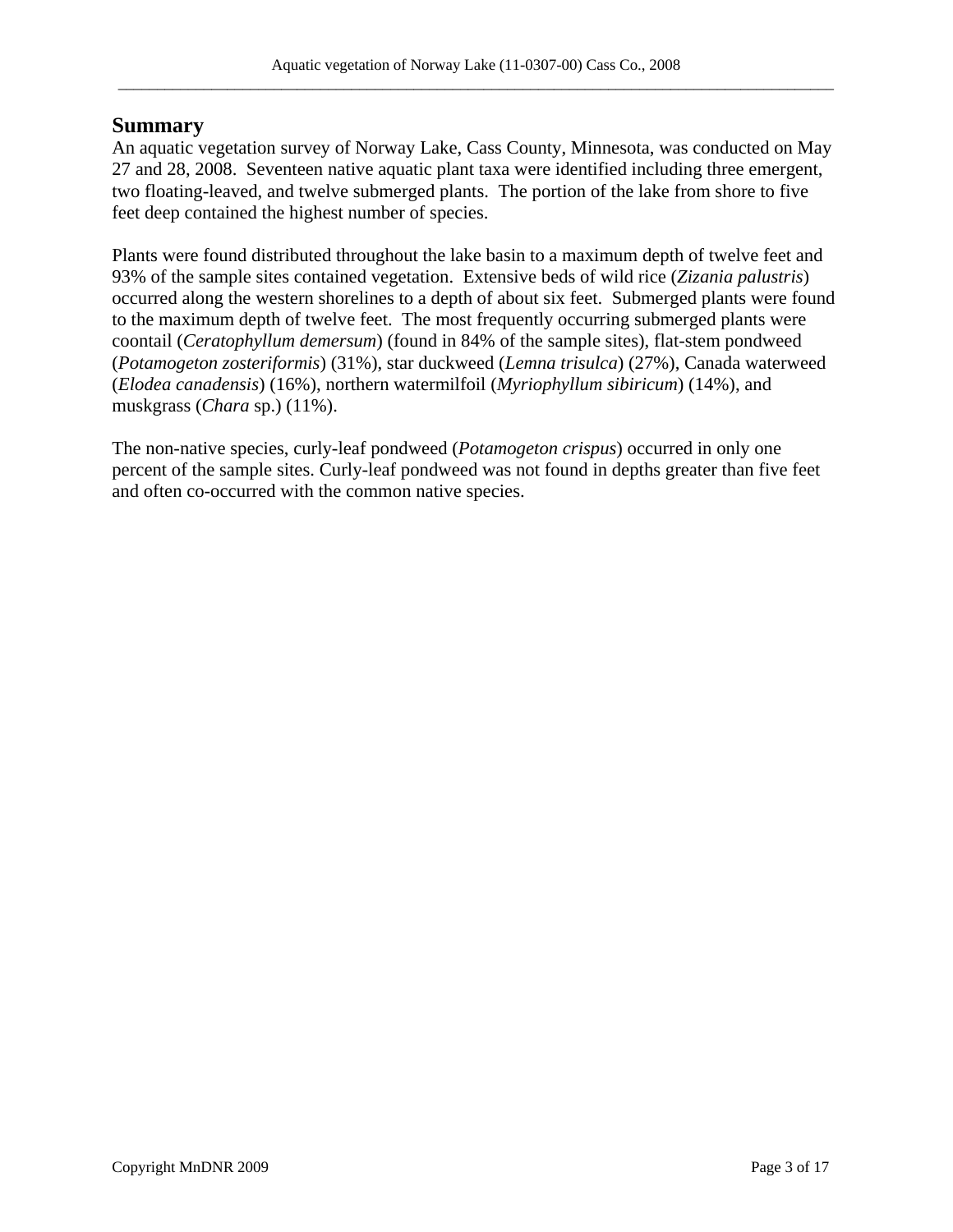## **Introduction**

Norway Lake is located in the City of Pine River, in Cass County, north-central Minnesota. The Pine River originates about 14 miles upstream from Norway Lake in Pine Mountain Lake and flows through several lakes before reaching the north end of Norway Lake (Figure 1). Norway Lake is an impoundment on the Pine River, created by a dam at the south end of the lake. Flow continues southeast from Norway Lake to Whitefish Lake and eventually empties to the Mississippi River.



Norway Lake is a shallow lake with a surface area of 524 acres and max depth of 12 feet (Figure 2). The shoreline is developed with residential homes. There are two public boat launches on Norway Lake and access is also available from the Pine River City Park launch.

From 1997 to 2007, water clarity in Norway Lake, as measured by Secchi disc readings, ranged from 7.0 to 9.5 feet with a mean of 8 feet (MPCA 2008). The Secchi disc (Figure 3) transparency measures the depth to which a person can see into the lake and provides an estimate of the light penetration into the water column. As a general rule, sunlight can penetrate to a depth of two times the Secchi depth and aquatic plants can grow to one and a half times the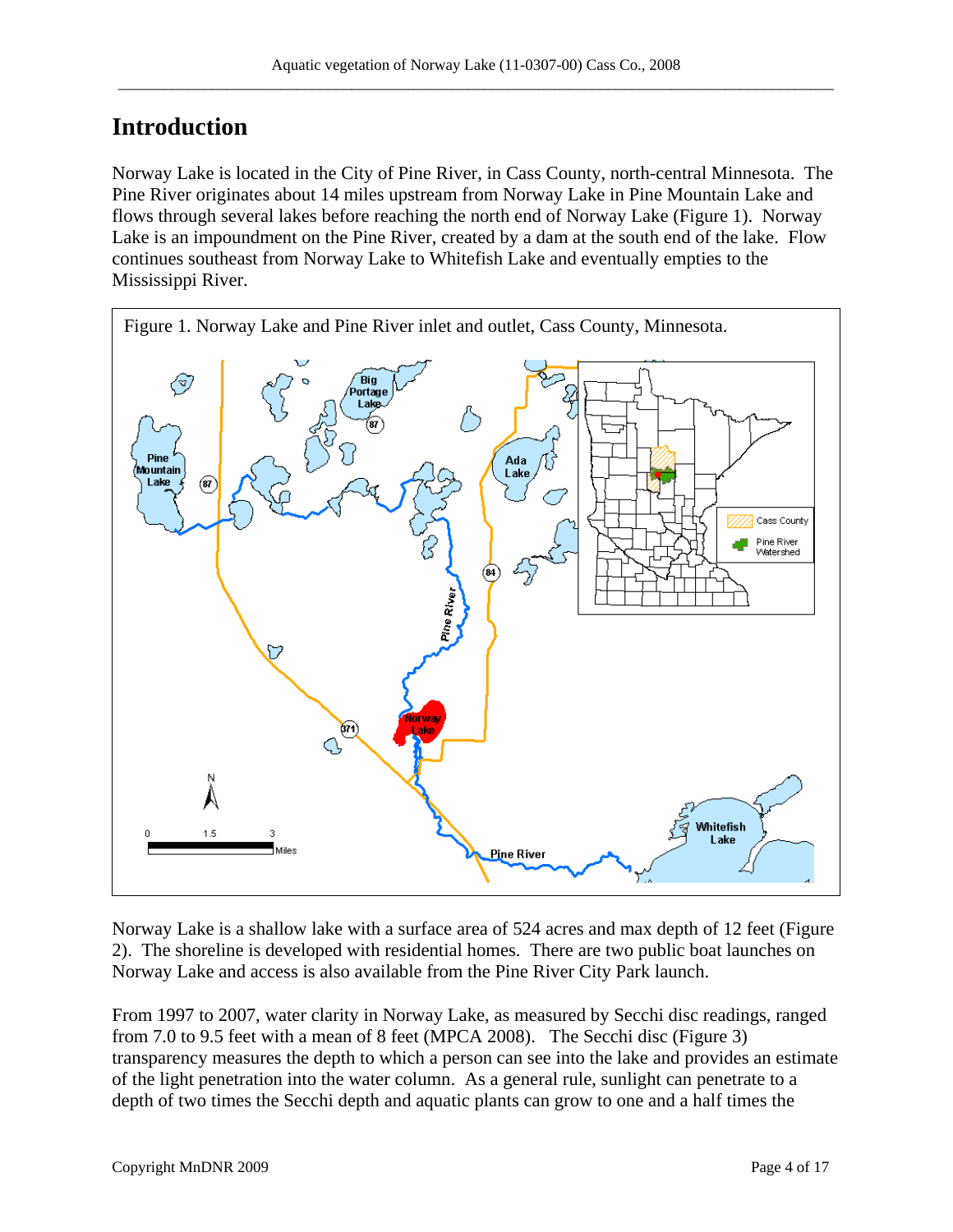

Figure 3. Measuring water clarity with a Secchi disk.



Secchi depth. Based on Secchi disk measurements alone, aquatic plants might be expected to grow to the maximum depth of 12 feet in Norway Lake. Distribution of plants in areas with adequate light may be influenced by

substrate types, wind fetch, and plant species composition.

Previous vegetation surveys of Norway Lake were conducted in 1948, 1973, 1988 and 2006 (MnDNR Fisheries Lake Files). In all survey years, surveyors described abundant submerged plant growth throughout Norway Lake. A total of 27 different native aquatic plant species have previously been recorded in the lake including bulrush (*Scirpus* sp.), cattail (*Typha* sp.), white water lily (*Nymphaea odorata*), yellow water lily (*Nuphar variegata*), a variety of pondweeds (*Potamogeton* spp.), muskgrass (*Chara* sp.), coontail (*Ceratophyllum demersum*), and northern watermilfoil (*Myriophyllum sibiricum*).

### **Objectives**

The purpose of this vegetation survey was to provide a quantitative description of the spring 2008 plant population of Norway Lake. Specific objectives included:

- 1) Describe the shoal sediments of the lakes
- 2) Record the aquatic plant species that occur in the lakes
- 3) Estimate the maximum depth of rooted vegetation
- 4) Estimate the percent of the lake occupied by rooted vegetation
- 5) Estimate the abundance of common species
- 6) Develop distribution maps for the common species or species groups

Because this survey was conducted in the spring, before native plants reach maximum growth, the distribution and abundance of some native plant species may be underestimated.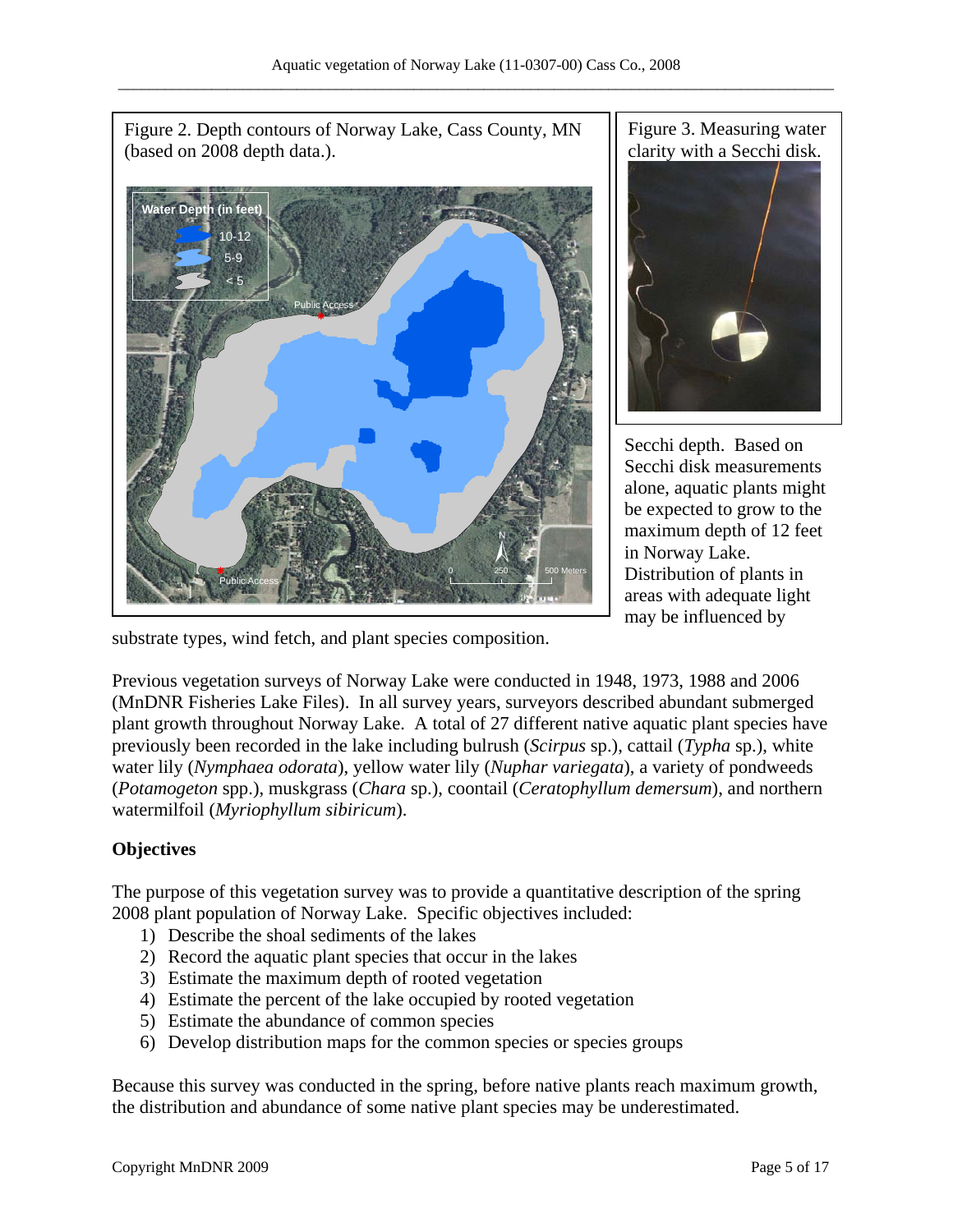## **Methods**

Norway Lake was surveyed on May 27 and 28, 2008. A Point-intercept survey method was used and followed the methods described by MnDNR (2008) and Madsen (1999). Surveys included two survey crews, each consisting of one boat and two surveyors. Survey waypoints were created using a Geographic Information System (GIS) computer program and downloaded into a Global Positioning System (GPS) receiver. Survey points were spaced 80 meters (262 feet) apart on Norway Lake for a total of 288 sample sites (Figure 4, Table 1).



A double-headed, weighted garden rake (Figure 5), attached to a rope was used to survey vegetation not visible from the surface. The surveyors recorded all plant species found within a one meter squared sample site at the pre-designated side of the boat.

Plant identification and nomenclature followed Crow and Hellquist (2000). Voucher specimens were collected for most plant species and are stored at the MnDNR office in Brainerd. Frequency

substrate using standard substrate classes (Table 2).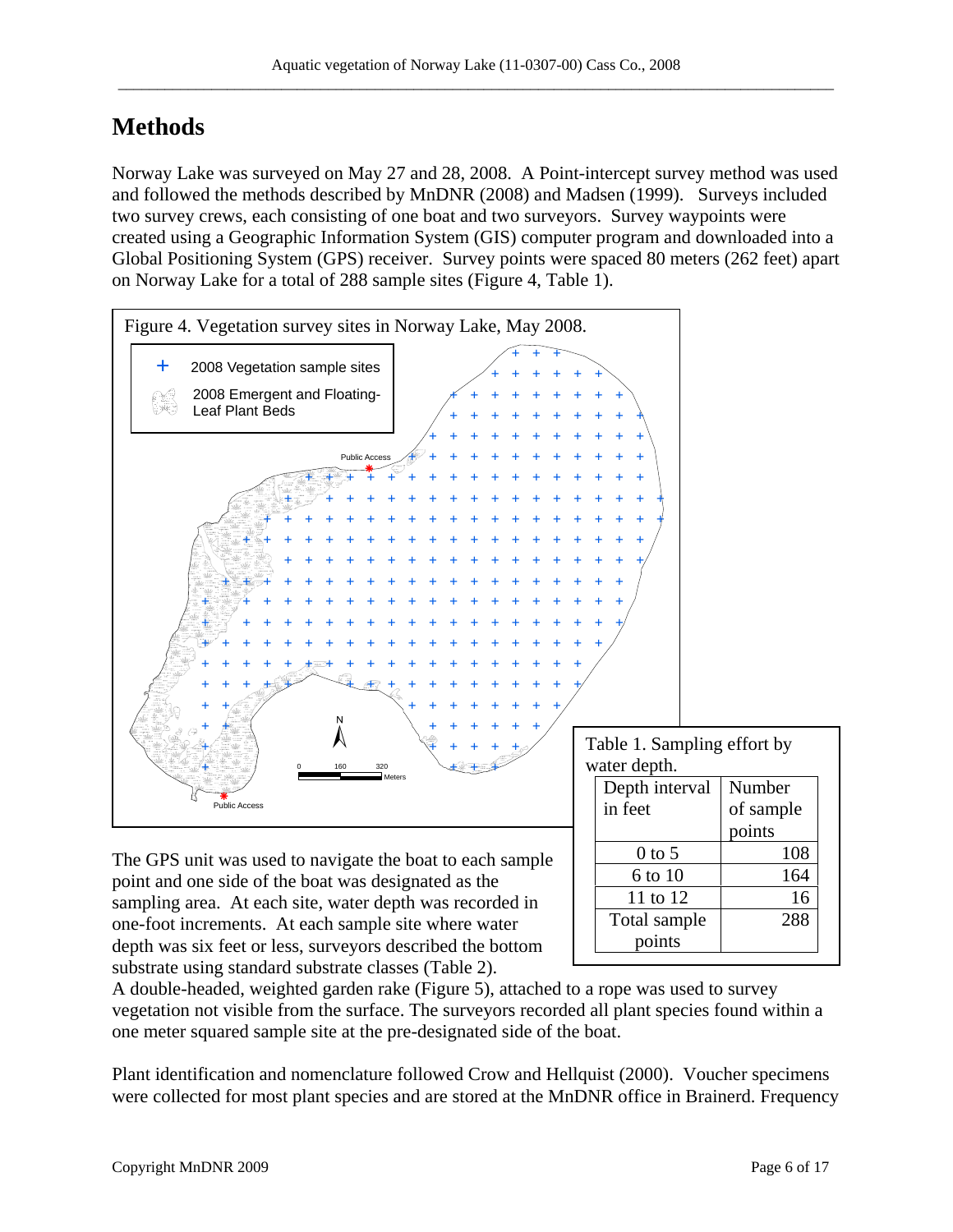of occurrence was calculated for each species as the number of sites in which a species occurred divided by the total number of sample sites. Frequency of occurrence was also calculated for each of the three depth intervals (Table 1).

#### *Example:*

In Norway Lake there were 288 samples sites. Coontail occurred in 242 of those sites.

Frequency of coontail  $=242/288$  (\*100) = 84 %.



## **Results**

#### **Shoal sediments**

The majority of shallow water sites (0 to 6 feet of water) contained soft sediments that were described as silt or muck (Figure 6). A few near-shore locations contained areas of sand, rubble or rock.

Table 2. Substrate classes

| muck    | decomposed organic material          |  |  |
|---------|--------------------------------------|--|--|
| marl    | calcareous material                  |  |  |
| silt    | fine material with little grittiness |  |  |
| sand    | Diameter less than 1/8 inch.         |  |  |
| gravel  | Diameter $1/8$ to 3 inches           |  |  |
| rubble  | Diameter 3 to 10 inches              |  |  |
| boulder | Diameter over 10 inches              |  |  |

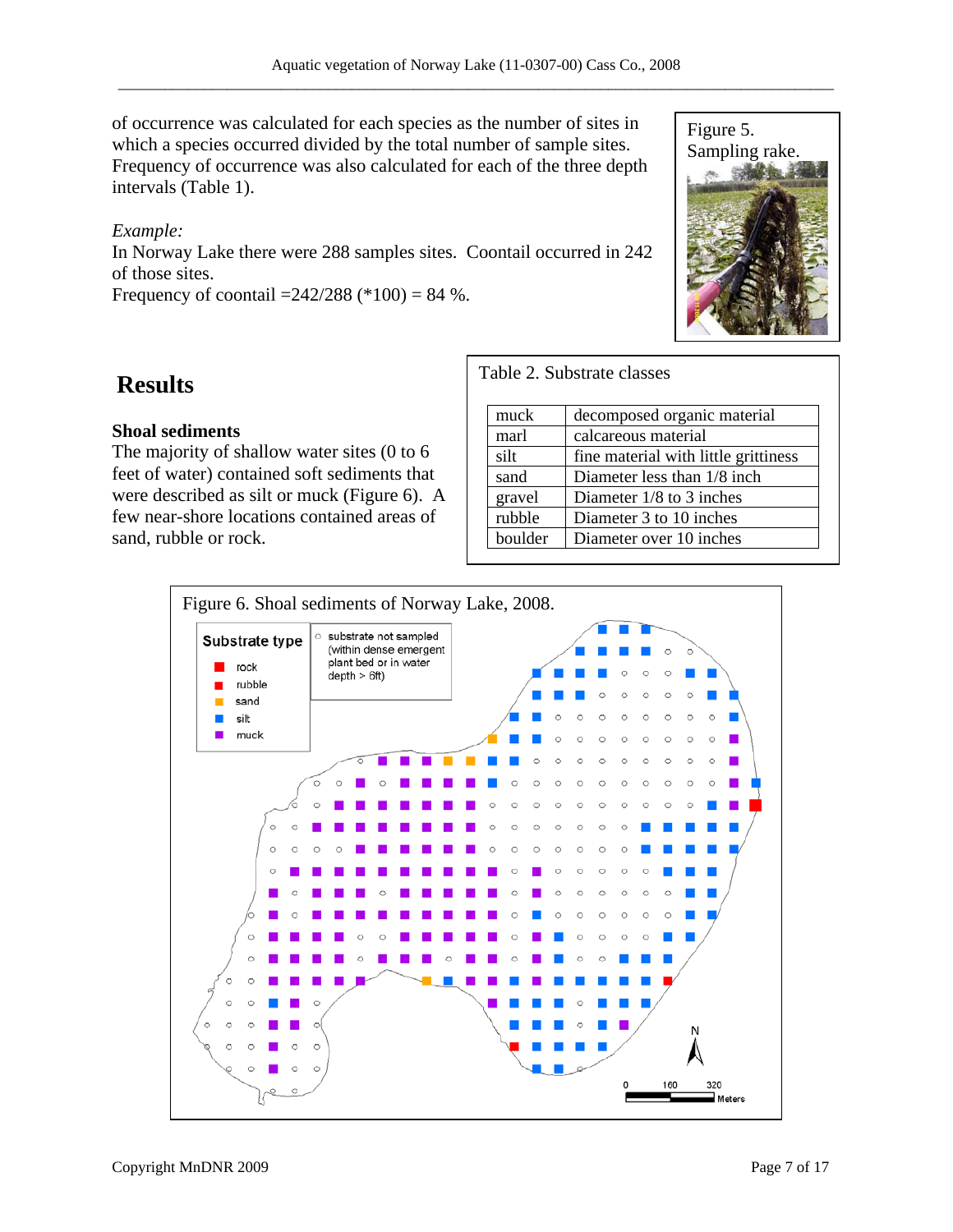#### **Number and types of plant species recorded**

A total of 17 native aquatic plant species were recorded in Norway Lake including three emergent, two floating-leaved and 12 submerged species (Table 3). One non-native submerged species, curly-leaf pondweed (*Potamogeton crispus*) was identified.

|                         |                            |                           | <b>Frequency</b><br>of<br>occurrence<br>$(n=288)$ |
|-------------------------|----------------------------|---------------------------|---------------------------------------------------|
| <b>Plant Type</b>       | <b>Common name</b>         | <b>Scientific name</b>    |                                                   |
| Native<br>Submerged     | Coontail                   | Ceratophyllum demersum    | 84                                                |
|                         | Flatstem pondweed          | Potamogeton zosteriformis | 31                                                |
|                         | <b>Star Duckweed</b>       | Lemna trisulca            | 27                                                |
|                         | Canada waterweed           | Elodea canadensis         | 16                                                |
|                         | Northern watermilfoil      | Myriophyllum sibiricum    | 14                                                |
|                         | <b>Muskgrass</b>           | Chara sp.                 | 11                                                |
|                         | <b>Greater Bladderwort</b> | Utricularia vulgaris      | 8                                                 |
|                         | Watermoss                  | Not identified to genus   | 5                                                 |
|                         | White-stem pondweed        | Potamogeton praelongus    | $\overline{2}$                                    |
|                         | White Water Buttercup      | Ranunculus aquatica       |                                                   |
|                         | Water stargrass            | Heteranthera dubia        |                                                   |
|                         | Fries pondweed             | Potamogeton friesii       | $<$ 1                                             |
| Non-native<br>submerged | Curly-leaf pondweed        | Potamogeton crispus       |                                                   |
| Floating-               | White water lily           | Nymphaea odorata          | $\overline{2}$                                    |
| leaved                  | Yellow water lily          | Nuphar variegata          |                                                   |
| Emergent                | Wild rice                  | Zizania palustris         | 9                                                 |
|                         | <b>Bulrush</b>             | Scirpus acutus            | ${<}1$                                            |
|                         | Cattail                    | Typha sp.                 | present                                           |

#### **Distribution and maximum depth of plant growth**

Plants were found to a depth of 12 feet, the maximum depth in Norway Lake but plant occurrence was greatest from shore to a water depth of 10 feet, where vegetation was found in 94% of the sample sites (Figure 7). In depths greater than 10 feet, only 16% of sites were vegetated.

Most of the plant species (17 of 18) were found in shallow water, less than 6 feet deep, while only two species were sampled in the 11 to 12 feet depth zone (Figure 8).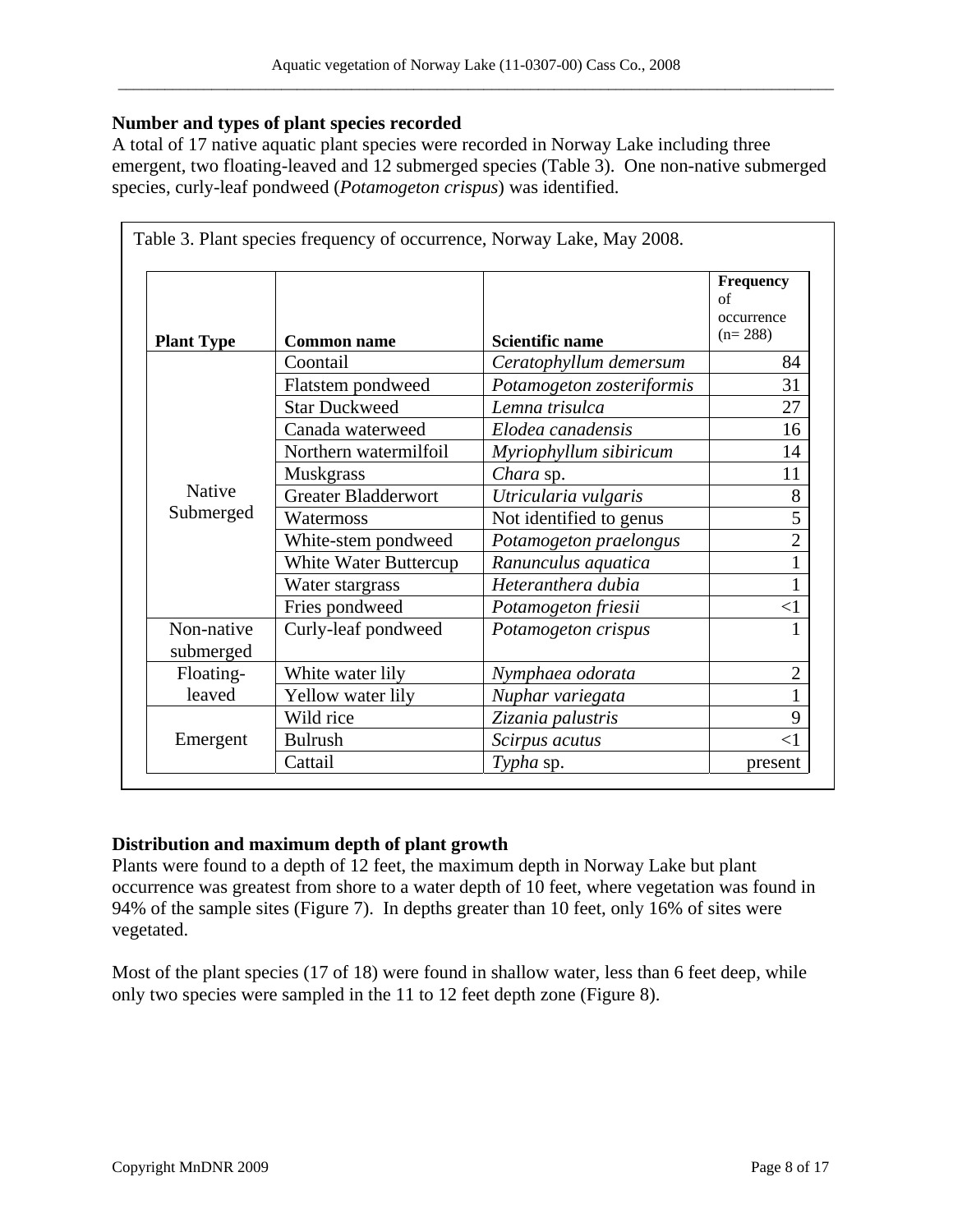



#### **Distribution of aquatic plants**

Aquatic plants occurred throughout all depths of Norway Lake and 93% of all survey sites contained vegetation. The number of different species found at each survey site ranged from zero to seven (Figure 9) and the mean number of species found per site was two.

#### **Emergent and floating-leaved species**

About 21 acres of emergent and floating-leaf plant beds were mapped from aerial photography and the most extensive beds occurred along the western shore (Figure 9).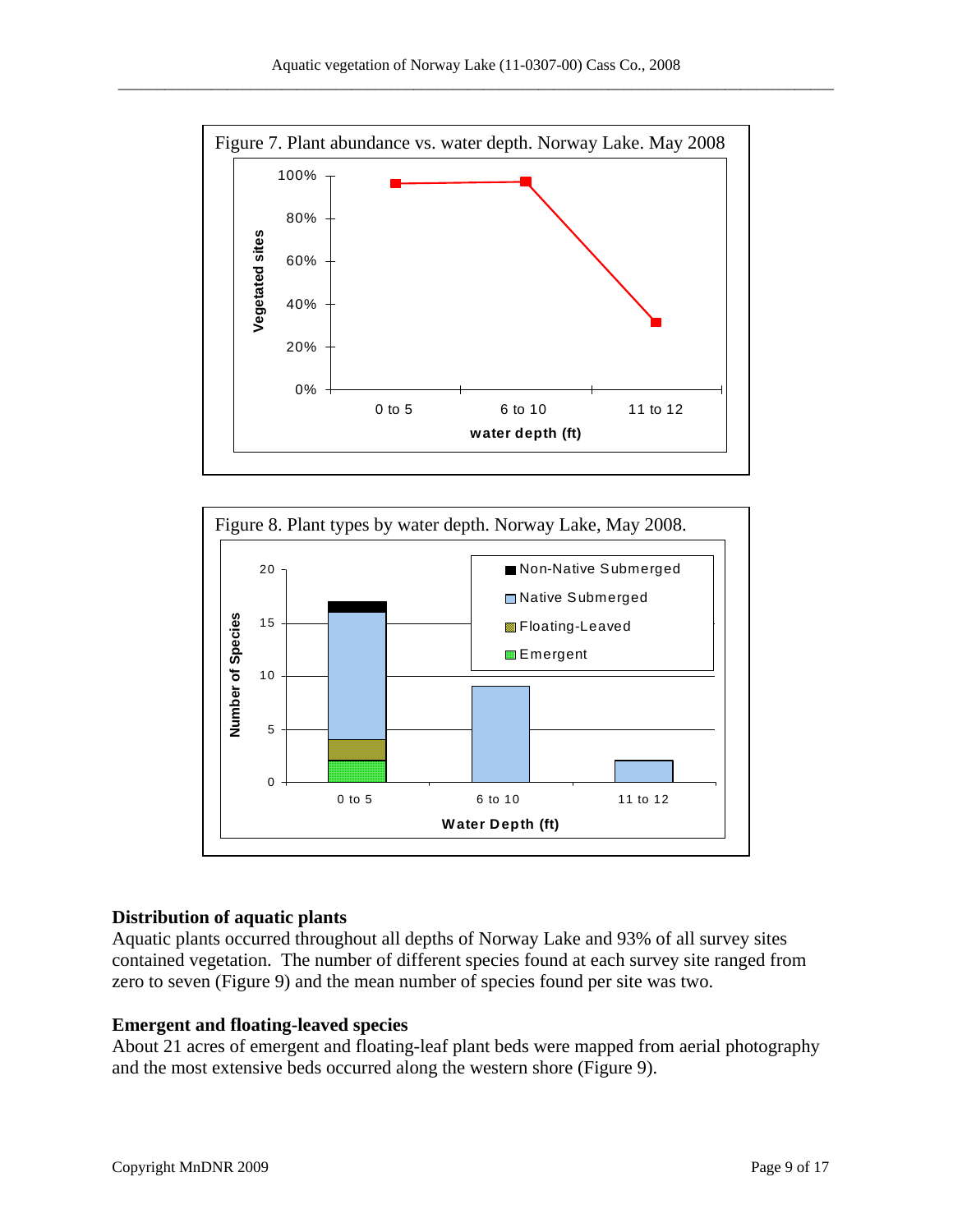

Wild rice (*Zizania palustris*) (Figure 10) was the most common emergent plant found in Norway Lake. Wild rice is an annual aquatic plant that grows as a floating-leaf plant in early spring and then as an emergent plant in summer and fall. During the June 2008 field survey, wild rice was primarily in the early floating-leaf stage. It occurred in 25% of sites between shore and the five feet depth. This likely underestimates the actual occurrence of wild rice in Norway Lake because surveyors did not sample dense areas of wild rice in order to avoid unnecessary damage to the plants.



Hardstem bulrush (*Scirpus acutus*) and cattail (*Typha* sp.) were other emergent plants sampled during the spring survey. Floating-leaf plants found included white waterlily (*Nymphaea odorata*) and yellow waterlily (*Nuphar variegata*). Emergent and floating-leaf plants help buffer the shoreline from wave action and their root systems stabilize the lake bottom. Wild rice, bulrush and other emergent aquatic plants offer shelter for insects and young fish as well as food,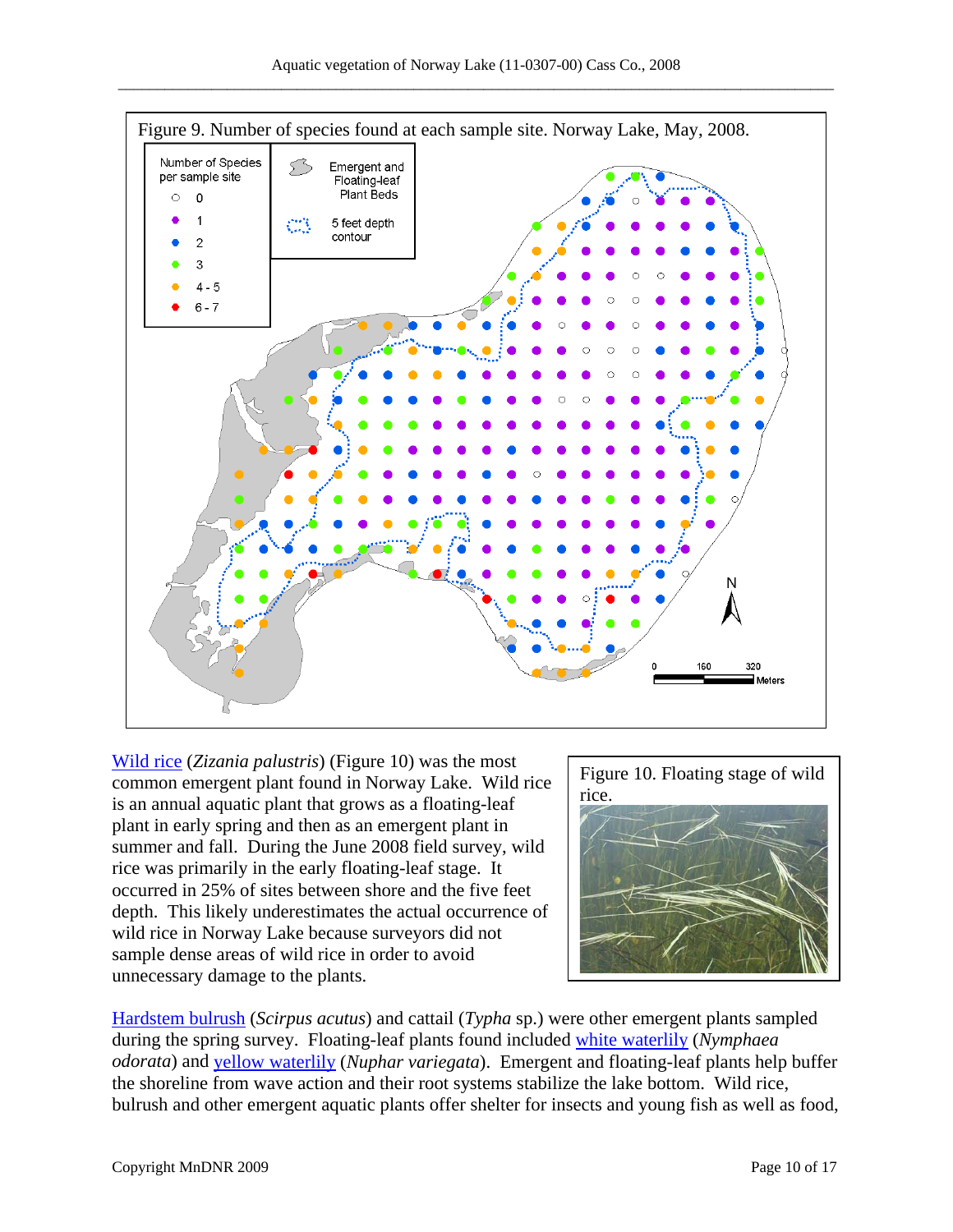cover and nesting material for waterfowl, marsh birds and muskrats. Waterlily beds provide similar benefits and also provide shade for fish and frogs.

#### **Submerged plants**

Submerged plants were common throughout Norway Lake and included large algae, grass-leaved plants, plants with finely dissected leaves, broad-leaved plants and narrow-leaved plants. Submerged species that occurred in at least 25% of sample sites were coontail (*Ceratophyllum demersum*), star duckweed (*Lemna trisulca*) and flat-stem pondweed (*Potamogeton zosteriformis*) (Table 3, Figure 11).



Coontail (Figure 12) was the most common plant in Norway Lake and was found in 84% of sample sites (Table 3, Figure 12). Coontail grows entirely submerged and is adapted to a broad range of lake conditions, including turbid water. It is perennial and can overwinter as a green plant under the ice and then begins new growth early in the spring. It is loosely rooted to the lake bottom and spreads primarily by stem fragmentation.

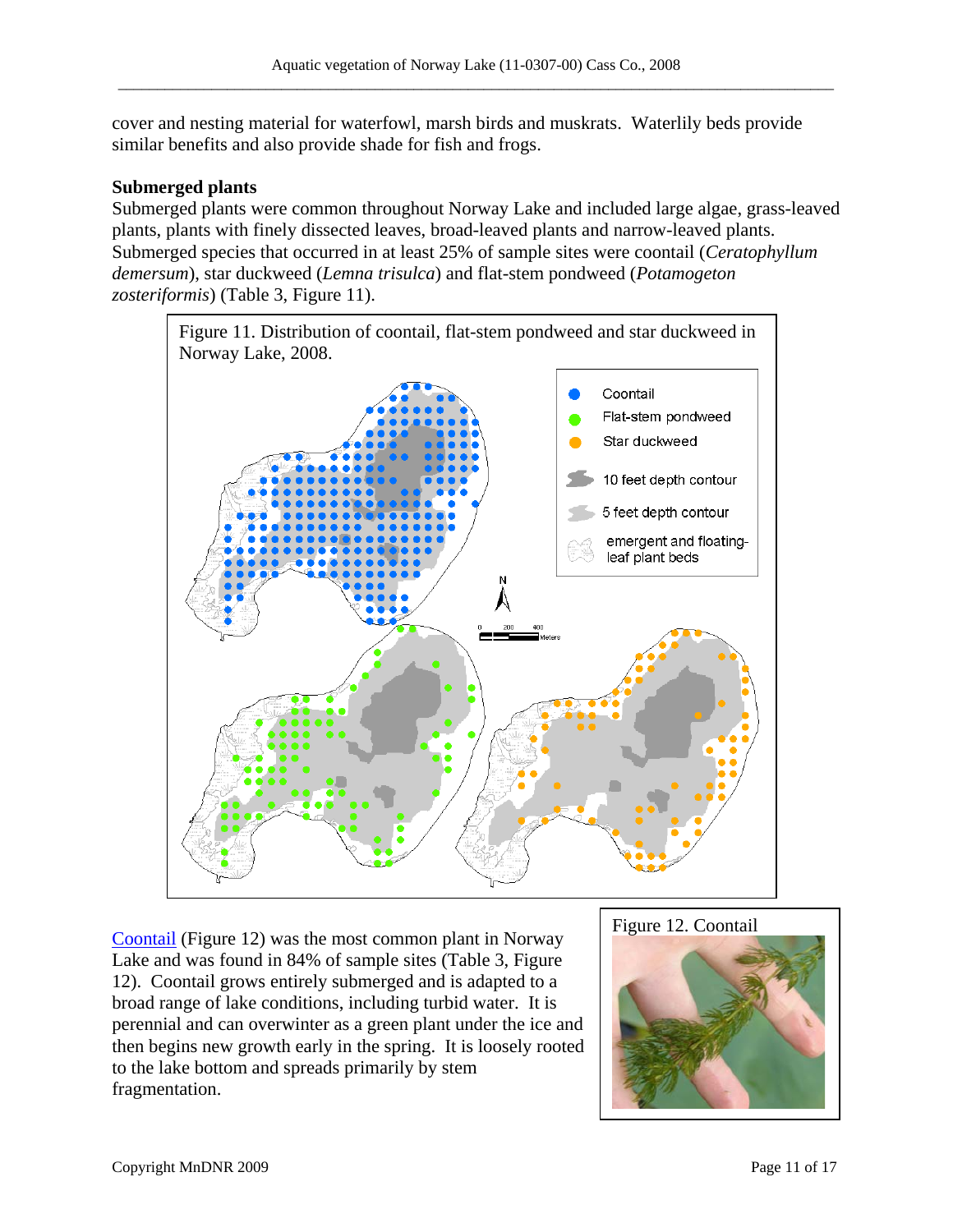The finely divided leaves of this plant provide a home for insects valuable as fish food. Coontail was the most frequently occurring species at each water depth zone and was most common in depths of six to 10 feet (Figure 13). Coontail and star duckweed were the only species found in depths greater than 10 feet.



Flat-stem pondweed (Figure 14) occurred in  $31\%$  of the Norway Lake sites (Table 3, Figure 11). Its name refers to its flattened, grass-like leaves. Depending on water clarity and depth, flat-stem pondweed leaves may reach the water surface and it may produce flowers that extend above the water. It overwinters by rhizome and winter buds and can be important for waterfowl food as well as fish habitat. In Norway Lake, it occurred to a depth of nine feet but was most frequent in depths less than six feet (Figure 13).

Star duckweed (Figure 15) was present in  $27\%$  of the Norway Lake sample sites (Table 3, Figure 11). This species often occurs submerged near the lake bottom but does not anchor to the substrate and can float freely with the current. The leaves of this plant are arranged in groups of three and resemble stars. In Norway Lake, star duckweed occurred at all depths but was most often found in depths less than six feet (Figure 13).

Other submerged species that occurred in at least 10% of the survey sites were Canada waterweed (*Elodea canadensis*), northern watermilfoil

Figure 14. Flat-stem pondweed



(*Myriophyllum sibiricum*) and muskgrass (*Chara* sp.) (Figure 16).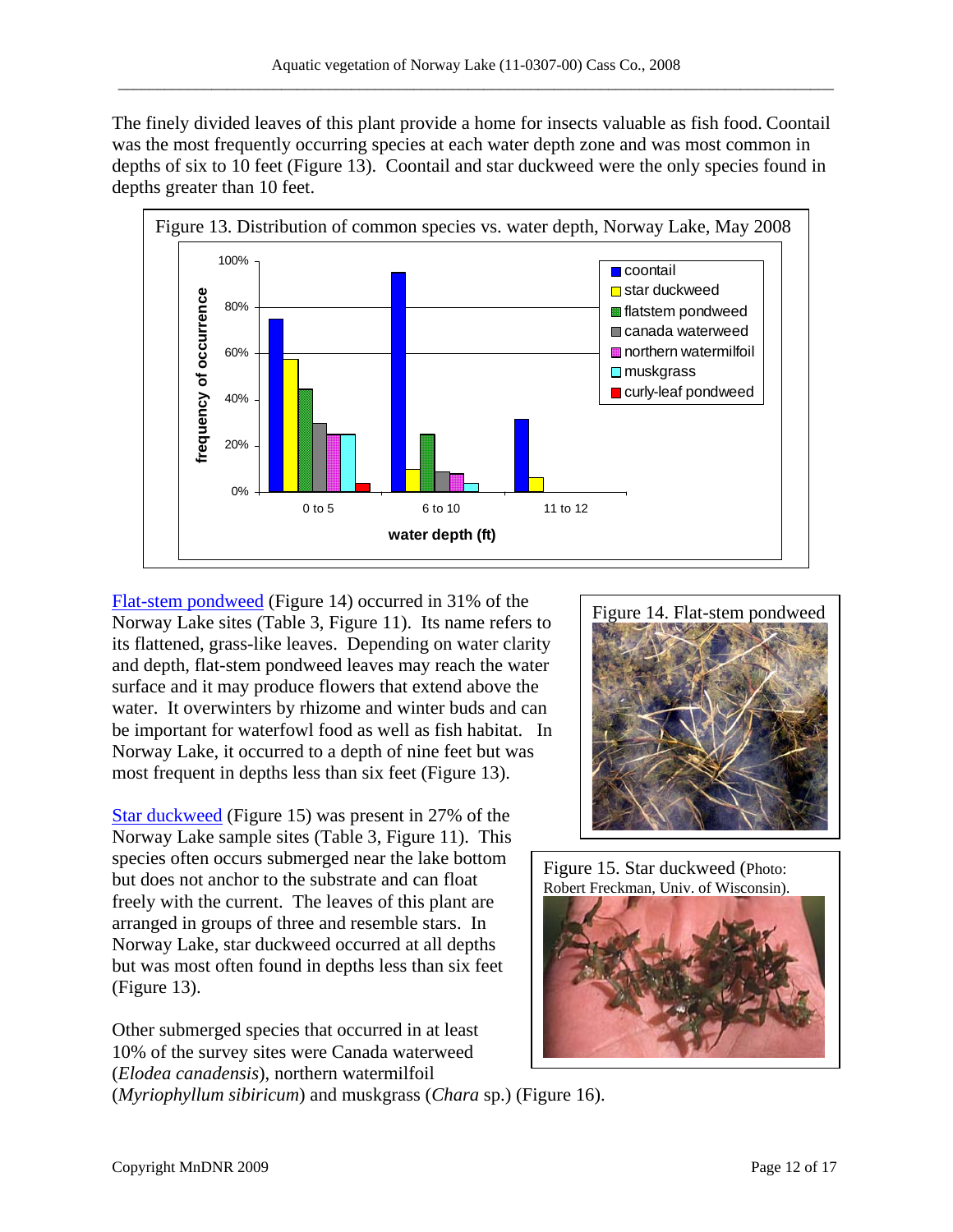

Canada waterweed (Figure 17) was present in 16% of the Norway sites (Table 3, Figure 16). This rooted, perennial submerged species is tolerant of low light and prefers soft substrates. It was most common on the west side of Norway Lake where bottom type was characterized as silt and muck. Canada waterweed can overwinter as an evergreen plant and spreads primarily by fragments. Its foliage provides important cover for fish and invertebrates.

### **Northern watermilfoil** (*Myriophyllum sibiricum*)

(Figure 18) occurred in 14% of the sample sites (Table

3, Figure 17). It is also a rooted, perennial submerged plant but is not tolerant of turbidity and grows best in clear water lakes. It may reach the water surface, particularly in depths less than 10 feet and its flower stalk may extend above the water surface. Northern watermilfoil spreads

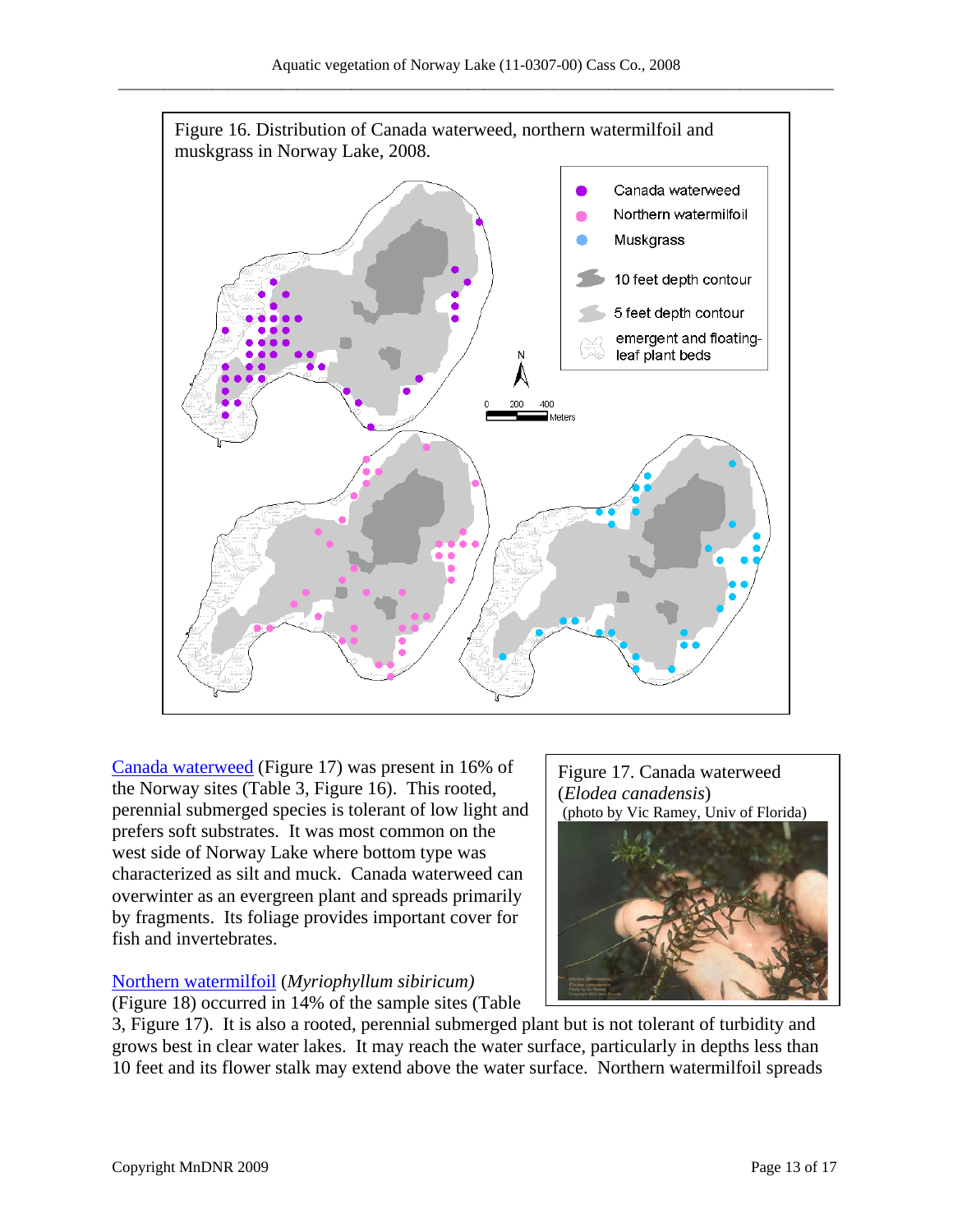primarily by stem fragments and overwinters by hardy rootstalks and winter buds. The finely dissected leaves of this plant provide fish shelter and insect habitat.

Muskgrass (*Chara* sp.) (Figure 19) is a macroscopic, or large, algae that is common in many hard water Minnesota lakes. It has a brittle texture and a characteristic "musky" odor. Because this species does not form true stems, it is a low-growing plant, often found entirely beneath the water surface where it may form low "carpets" on the lake bottom. Muskgrass is adapted to variety of substrates and is often the first species to colonize open areas of lake bottom where it can act as a sediment stabilizer. Beds of muskgrass can provide important habitat for fish spawning and nesting. In Norway Lake, muskgrass occurred in 11% of all survey sites (Table 3). It was most common on the east side of the lake (Figure 17) and in depths less than six feet (Figure 13).

All other native submerged species occurred in less than 10% of the sample sites (Table 3).

Curly-leaf pondweed (*Potamogeton crispus*) (Figure 20) is a nonnative, submerged plant that has been present in Minnesota since at least 1910 (Moyle and Hotchkiss 1945) and is now found in at least 700 Minnesota lakes (Invasive Species Program 2005). Like many native submerged plants, it is perennial but it has a unique life cycle that may provide a competitive advantage over native species. Curly-leaf pondweed is actually dormant during late summer and begins new growth in early fall (Figure 21). Winter foliage is produced and continues to grow under ice (Wehrmeister and Stuckey 1978). Curly-leaf reaches its maximum growth in May and June, when water temperatures are still too low for most native plant growth. In late spring and early summer, curly-leaf plants form structures called "turions" which are hardened stem tips that break off and fall to the substrate. Turions remain dormant through the summer and germinate into new plants in early fall (Catling and Dobson 1985).

The foliage of curly-leaf pondweed does provide some fish and wildlife habitat, but it may also create problems in some lakes, or

in areas of some lakes. During its peak growth in spring, curly-leaf may reach the water surface at certain depths and create dense mats. These dense growths may compete with native vegetation and can also cause problems for recreational lake users.







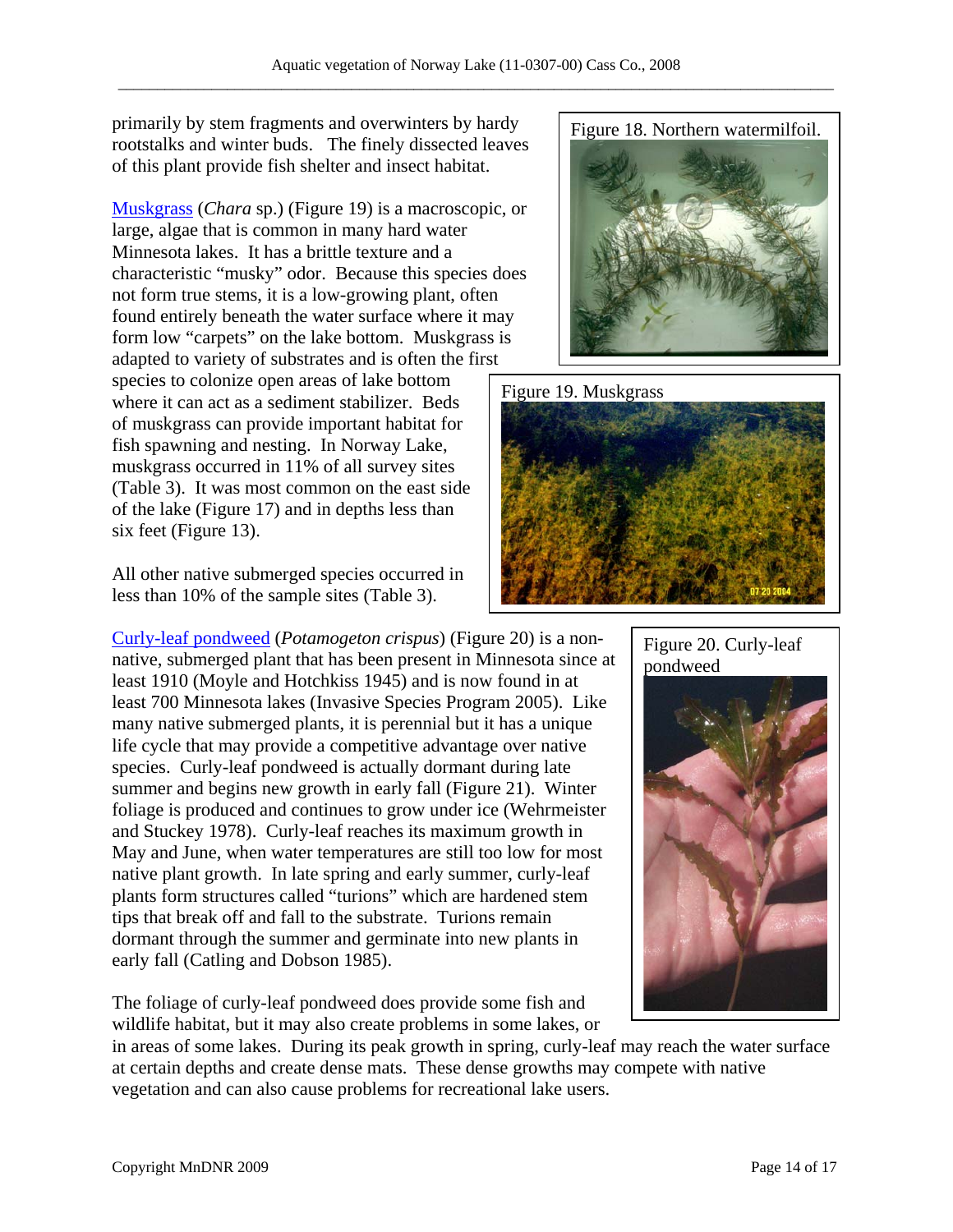

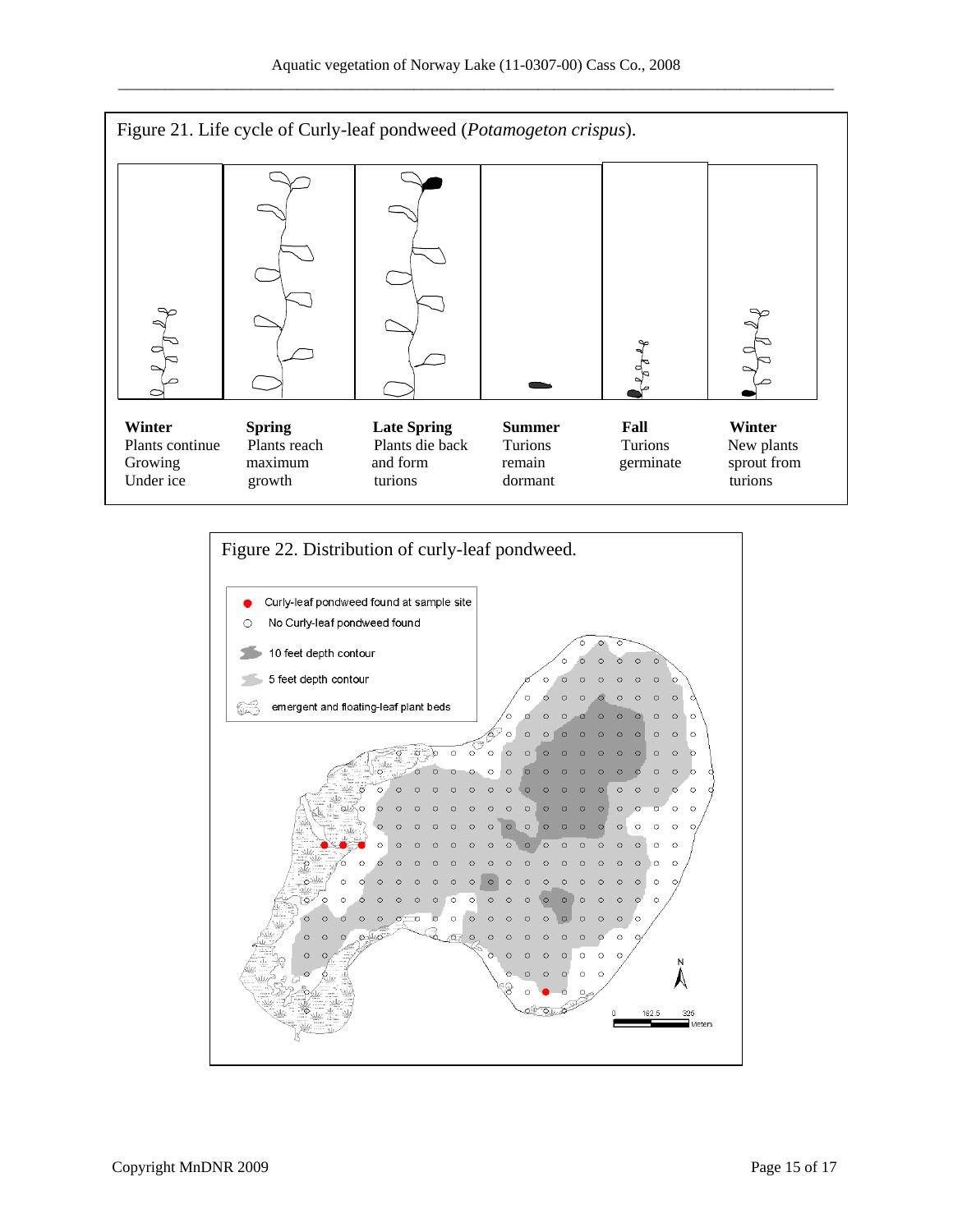### **Discussion**

The types and amounts of aquatic vegetation that occur within a lake are influenced by a variety of factors including water clarity and water chemistry. Norway Lake supports an abundant native aquatic plant community that in turn, provides critical fish and wildlife habitat and other lake benefits. (Click here for more information on: value of aquatic plants).

Data collected during the May 2008 survey can be used to monitor finer-scale changes that may occur, such as an increase in a particular species or a change in the depths at which individual species occur. Monitoring change in the aquatic plant community can be helpful in determining whether changes in the lake water quality are occurring and for estimating the quality of vegetation habitat available for fish and wildlife communities.

In general, factors that may lead to change in the aquatic plant communities include:

• Change in water clarity

If water clarity in Norway Lake decreases, rooted submerged vegetation may decline and be replaced by algal blooms.

• Change in water level

Many aquatic plants are adaptable to water level fluctuations and in low water years, aquatic plants may expand in distribution. The extent and duration of these distribution changes can be difficult to predict.

• Snow and ice cover

Many submerged plants have the ability to grow under the ice, especially if there is little snow cover and sunlight reaches the lake bottom. In years following low snow cover, and/or a reduced ice-over period, some submerged plants may increase in abundance.

- Water temperatures / length of growing season In years with cool spring temperatures, submerged plants may be less abundant than in years with early springs and prolonged warm summer days.
- Invasive species

To date, curly-leaf pondweed is the only non-native species documented in Norway Lake and in 2008 it was not an important part of the plant community. If non-native plant species become abundant and form dense surface mats, they may shade out native plants. The impact of these invasive species varies among lakes but the presence of a healthy native plant community may help mitigate the harmful effects of these exotics.

• Natural fluctuation in plant species

Many submerged plants are perennial and regrow in similar locations each year. However, a few species such as wild rice (*Zizania aquatica*) are annuals and are dependant on the previous years seed set for regeneration.

• Aquatic plant management activities

Humans can impact aquatic plant communities directly by destroying vegetation with herbicide or by mechanical means. For information on the laws pertaining to aquatic plant management, click here: MnDNR APM Program or contact your local DNR office. Motorboat activity in vegetated areas can be particularly harmful for species such as bulrush and wild rice. Shoreline and watershed development can also indirectly influence aquatic plant growth if it results in changes to the overall water quality and clarity. Herbicide and mechanical control of aquatic plants can directly impact the